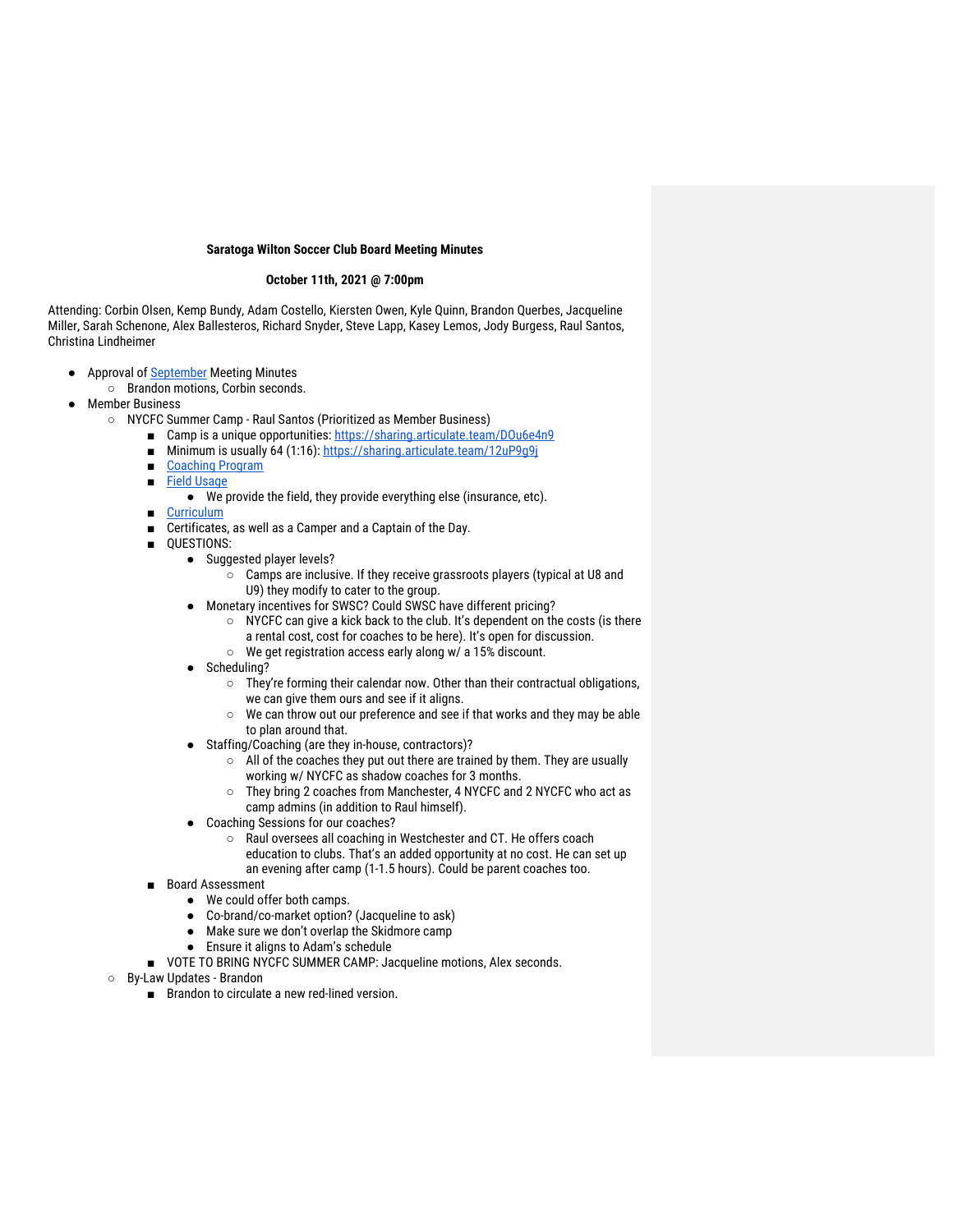- Board for 2022
	- Thank you to Corbin for his service!
	- Kasey Lemos
		- VOTE TO NOMINATE KASEY: Tina motions, Corbin seconds.
		- ACTION ITEM: Add Kasey to Slack, remove Corbin.
- Soccer.com Nike contract review
	- No issues, signed and approved.
	- We're currently looking to spend \$1200 of soccer.com Nike points being put towards current coaching gear.
- COVID Protocols and Masks for 2021-2022 season
	- Historically we've followed the SSCSD guidelines
		- Masking required indoors
		- Based on this guideline, it would aid in ability to keep players playing
		- Afrim's is going to be requiring masks in their facilities
		- We didn't have issues last year
		- We will reassess as the season progresses.
		- ACTION ITEM: Sarah to communicate the club-wide messaging to socialize to the Board
- Coaching
- Rec Kyle
	- Rocking and rolling. Two weeks left.
	- Biggest challenge is that everyone registers in the last 15 days. Turnaround time for printing/shipping is causing an issue w/ late registrants.
		- Suggestion is to order in bulk ahead of time.
		- Pre-K coaching group is one of the best we've ever had.
	- Coaches are running U10 sessions in an effort to convert.
		- Kyle would welcome anyone to come out the week of 10/23 to try to encourage that. ● \$100 to do 1000 handouts.
			-
			- Adam recommends waiting until Spring so we're not oversaturing ourselves.
	- Travel Adam
		- All is well, Adam sent reminder to coaches to think ahead for first session at Afrim's.
		- Adam is hosting a coaching session this week to start to build the community a bit and share knowledge. Paco will present.
		- We'll be sending out the winter schedule soon-ish.
		- Technical training schedule adjusted for daylight.
		- We've been seeing lots of success w/ CDYSL fall ball.
		- Covering course fees for coaches.
		- Coaching Fees changes?
		- BU19 Team
	- GU18 Team update
		- No discussion
	- Tournaments and Events -Adele
- TABLED
- Treasurer's Report Corbin and Brandon
	- Brandon and Corbin met for cross training. Brandon has all the files and is up and running.
	- CDYSL sent us a bill in September for spring season fees.
		- \$1313.00 for 20 different rescheduling fees, no score reported fees.
		- Tina provided some context and has asked CDYSL for some clarification on the no score fees.
		- Brandon wants to ensure the fees are legit.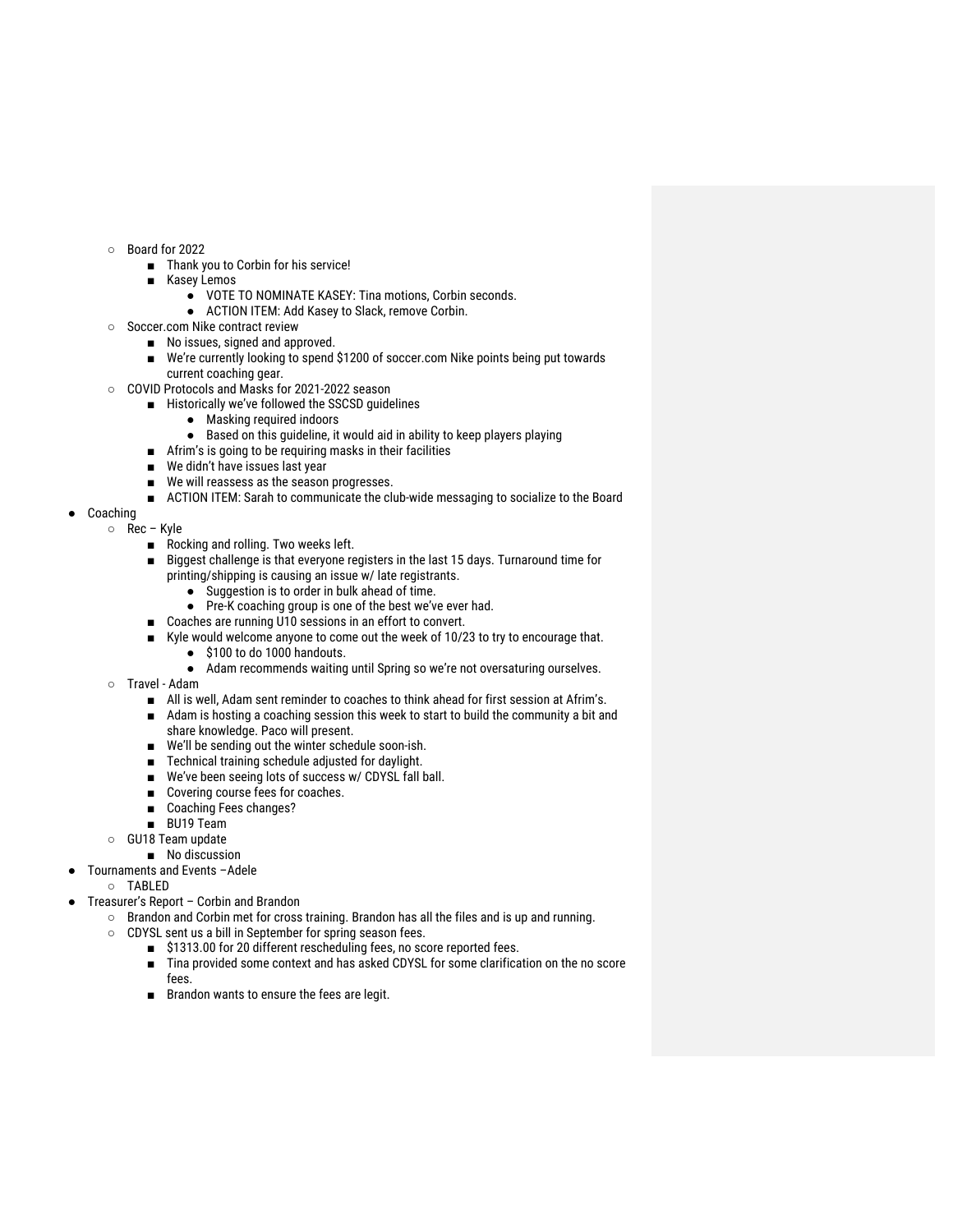- ACTION ITEM: Tina to attend CDYSL meeting and report back. We'll determine payment status from there.
- ACTION ITEM: Create a helpful tool for the coaches and managers to be aware of potential fees.
- Registrar's Report Tina
	- We have 380+ total registrations for Travel.
	- U16 and U18 should start to pick up as school soccer ends.
	- Tina's working through the incomplete ones and the Financial Aid apps.
	- Spring fees are baked into registration. Spring only s/b early January ideally.
	- Winter's looking good.
	- Steve to send a reminder out to Managers to get fall ball fees paid.
- Scheduling and Facilities
	- Charb's Lease Extension
		- Lost some spaces and some coaches, but we can still fit everyone in.
		- We're waiting on info from the school, which might mean we can shift teams outside to HS turf in Nov/Dec. Gives us more opportunity and ability to offer another product to the older kids.
		- If Afrim's can utilize our space, there may be a discount/cost benefit to using his side.
		- Facility Development Committee has been organized.
			- Tina provided high level on the project plan, action items in flight at the moment (business plan being developed), meeting cadence, intended communication plan for the Board at large.
			- Richie reached out to a couple of local builders to get an idea on the capital needed. ● Muenter and Bonacio meetings lined up w/o 10/19.
			- Adam confirmed that the most probable outcome is partnership. We've started conversations with the Y. Follow up w/ the CEO to determine how serious they would be. As business plan is developed, we'll co-design w/ them to also present to their board. 11/5 is our biz plan deadline.
- Fundraising and Sponsorship Jacqueline/Adele
	- Raffle forms 1A for an ID number, which will take 6-8 weeks.
	- Once established w/ the State, it should make subsequent raffles easier.
	- Based on the amount of paperwork, we'll need to push the original date out.
	- $\circ$  Jacqueline wants to make sure our territory is covered properly as well, as there would be penalties for selling outside our zone..
	- Dick's grant being re-submitted once some details are finalized.
	- FlipGive (like Amazon Smile) gives kickbacks to some various participating stores (18% for Adidas, etc).
		- Get kids back into sports grant. \$100 by the end of November, we get \$100.
		- Jacqueline to socialize via Slack.
- Communications and PR Adam
	- Nothing to report.
- Social Media and Website Richie and Alex
	- Richie's gotten a lot more parent and manager participation. Coaches have been contributing.
	- Coach profiles have started.
	- WWW redesign is still in progress.
- Manager's Report -Steve
	- Second pinnies shipment arrived.
	- Steve's working on covering the younger groups first, followed by the older teams.
	- Steve connecting w/ Tina to determine if there's anything he can do to encourage any managers to complete their certifications, etc.

**Commented [1]:** @nylapper@hotmail.com and @SWSC\_Registrar@hotmail.com